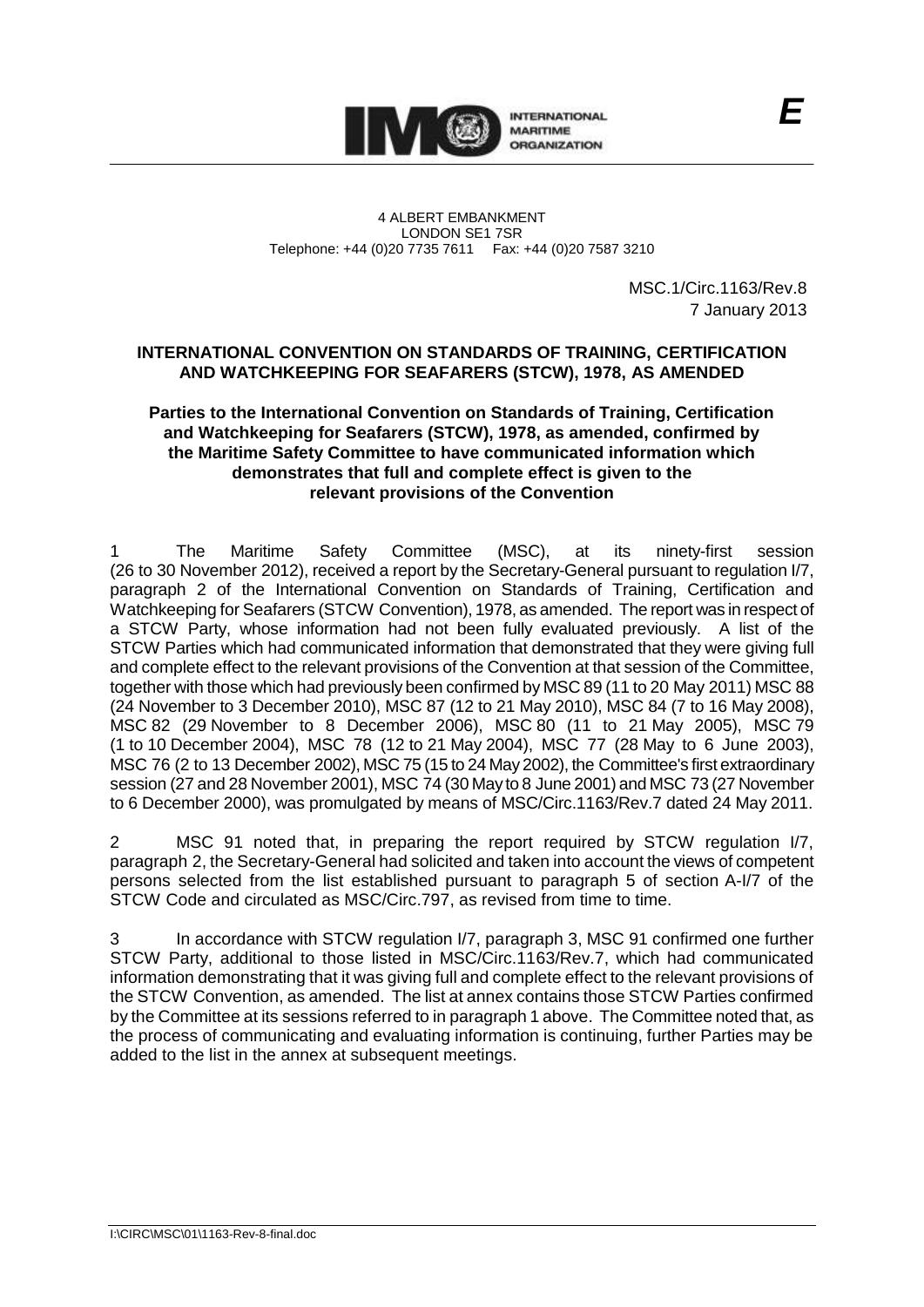4 The Committee draws the attention of maritime administrations, shipowners, ship operators and managers, ship masters and other parties concerned to the following:

- .1 not all of the STCW Parties listed in the annex provide seafarer training, and some of those Parties listed may only provide a limited range of training; and
- .2 the fact that a Party is listed in the annex does not relieve those concerned of their obligations under the STCW Convention.

5 As Parties are entitled to accept, in principle, certificates issued by or on behalf of Parties identified in the list in the annex, and a position on that list is one of the necessary measures used by many Administrations for the issue of endorsements in compliance with STCW regulation I/10, the attention of port State control officers is drawn to the fact that this circular was issued on 7 January 2013 and, therefore, some seafarers may, for practical reasons, not hold certificates with such endorsements.

\*\*\*